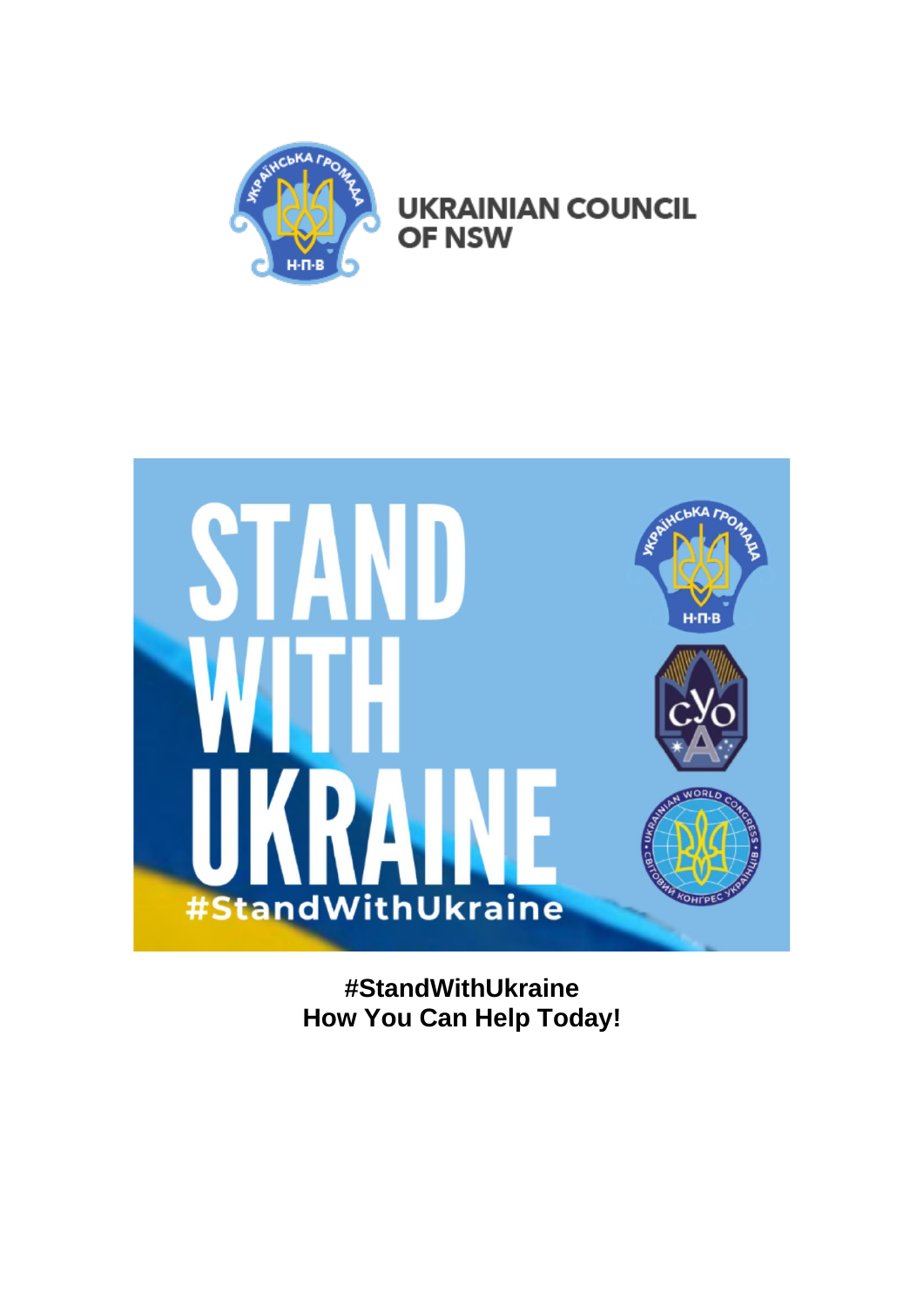Complete the following three steps to stay in touch with current events and help Ukraine.

## **Step 1: Sign up to the UCNSW Mailing List** [HERE](https://ucnsw.org/)

**Step 2: Confirm the contact details of your local Federal** [Member](https://www.aph.gov.au/Senators_and_Members/Parliamentarian_Search_Results?q=&mem=1&par=-1&gen=0&ps=0) **and** [Senators](https://www.aph.gov.au/Senators_and_Members/Parliamentarian_Search_Results?q=&sen=1&par=-1&gen=0&ps=0)

## **Step 3: Download a copy of the letter** [HERE](https://drive.google.com/drive/u/0/folders/1Fv00mFPsXqYQtK7XF52OUQhJ4hVuRN3U?fbclid=IwAR2YCpi5sguoZjnK-TYfPqF4o6DW6_rsOsFXeEsTJ5YkgXMIiS17qNFGByQ) **(or copy and paste from the text below) and send an email to your local Member and Senators**

 $=$ 

*I live in XXXXXX.*

*I am devastated about the war Russia is waging on peaceful Ukraine and its innocent citizens. I fear for the lives of my family, friends and loved ones.*

*I thank the Australian government for publicly condemning Russia's aggression and for acting quickly on providing visas for Ukrainians, enacting sanctions, and offering assistance with cyber defence.*

*While Australia should continue to impose the most ferocious sanctions, they are no longer a deterrent to Putin. They are a punishment, but they will not stop him.*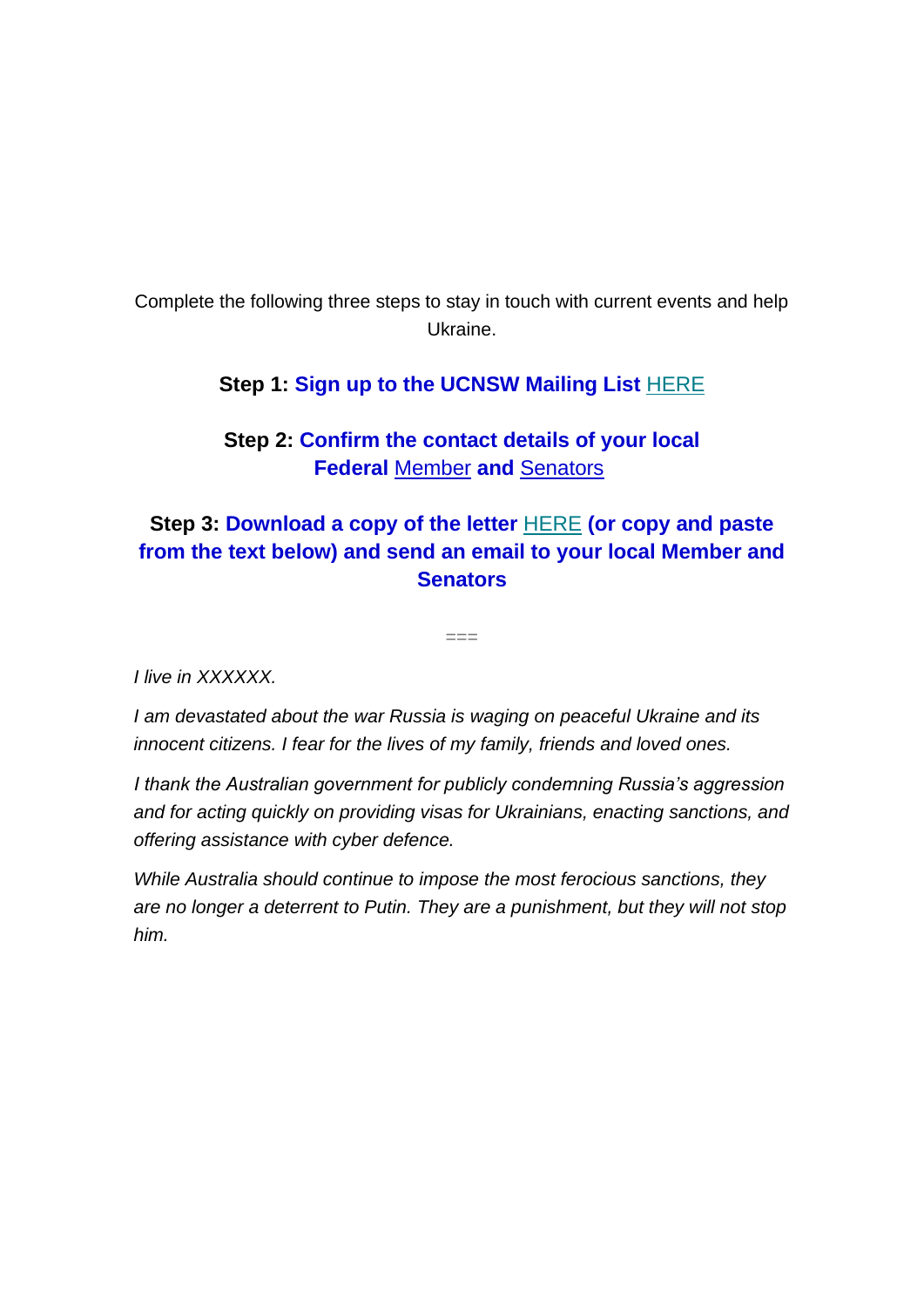*Australia must lead by example and show support for Ukraine and the democratic values it is fighting for. I ask that you and the Australian government:*

*1. Provide lethal military aid to Ukraine – Stingers, sniper rifles, javelins, drones, ammunition, etc. Ukrainians are willing to defend themselves, the Ukrainian army is brave and strong, but it is outnumbered and cannot hold the Russian forces off forever. The time is to act now!*

*2. Continue to apply crippling sanctions – impose economic, financial and energy sanctions (cut Russia off from SWIFT system, sanction all Russian banks, the Central Bank of Russia, all state-owned enterprises of Russia, without exception, sanction Putin, all members of the Russian Duma, Cabinet and National Security Council members and all their families.)*

*3. Isolate Russia diplomatically – cancel the visas of all Russian visitors, business people and students, expel the Russian ambassador to Australia. Russian diplomats should not have the right to live in peace and freedom if they deny Ukrainians the same. Call for a UN vote to expel Russia given they have made a mockery of the UN Charter.*

*4. Provide financial and humanitarian aid – the loss of life, the injuries, the pain and suffering are real. The Ukrainian community in Australia has been supporting the Ukraine Crisis Appeal and call on the Australian government to join the humanitarian aid effort: <https://www.ukrainecrisisappeal.org/>*

 $---$ 

*Yours faithfully,*

*XXXXXXX*